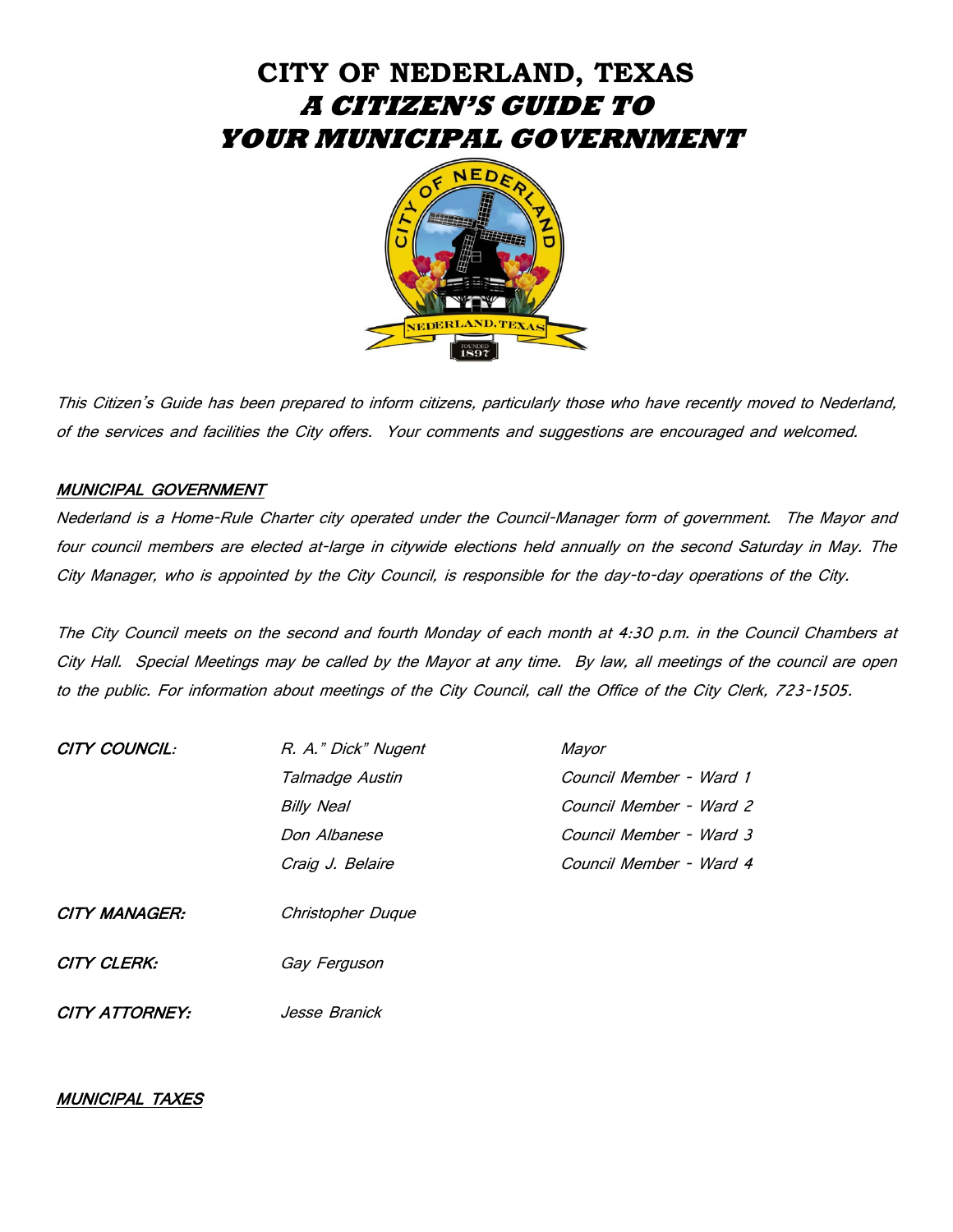The City of Nederland property taxes are assessed by the Jefferson County Appraisal District and collected by the Jefferson County Tax Office. The current tax rate is \$0.594/\$100 valuation, which is one of the lowest rates in Jefferson County.

| <b>Municipality</b>          | <b>Current Tax</b> | <b>School District</b>        | <b>Current Tax</b> |
|------------------------------|--------------------|-------------------------------|--------------------|
|                              | Rate               |                               | Rate               |
| Per \$100 assessed valuation |                    | Per \$100 assessed valuation  |                    |
| Port Arthur                  | \$0.792000         | <b>Port Neches Groves ISD</b> | \$1.444410         |
| <b>Port Neches</b>           | \$0.705000         | Hamshire-Fannett ISD          | \$1.424400         |
| Groves                       | \$0.716010         | Port Arthur ISD               | \$1.353470         |
| <b>Beaumont</b>              | \$0.690000         | <b>Beaumont ISD</b>           | \$1.315000         |
| <b>Bevil Oaks</b>            | \$0.238272         | Hardin Jefferson ISD          | \$1.370000         |
| <b>Taylor Landing</b>        | \$0.250000         | Sabine Pass ISD               | \$1.212700         |
| <b>Nederland</b>             | \$0.594000         | <b>Nederland ISD</b>          | \$1.160000         |

## **MUNICIPAL UTILITIES**

The City of Nederland provides and bills for water, sewer, and sanitation services. Application for service can be made at City Hall, 207 North 12<sup>th</sup> Street, between the hours of 8:00 a.m. and 5:00 p.m., Monday through Friday. Utility deposits are required for residential and commercial customers, in accordance with rates set by ordinance. Utility bills are mailed to customers monthly. If the bill is not paid within fifteen (15) days a 10% late fee is assessed; if the bill is not paid within forty five (45) days, the service is subject to be disconnected. Service disconnected for non-payment cannot be restored until all payments, penalties and re-connection fees have been paid. The following miscellaneous utility service fees are currently in effect:

| UTILITY DEPOSIT                        | \$110.00-\$260.00 (elevated risk) |
|----------------------------------------|-----------------------------------|
| TRANSFER FEE                           | \$15.00                           |
| INSUFFICIENT FUNDS CHECK CHARGE        | \$30.00                           |
| RE-CONNECTION FEE DURING WORKING HOURS | \$30.00                           |
| RE-CONNECTION FEE AFTER WORKING HOURS  | \$100.00                          |

Utility bills can be paid at the City Hall between 8:00 a.m. and 5:00 p.m., Monday through Friday. Additionally, there is a night deposit box at the drive-in window located on the side of the building for use at night, on holidays and weekends. Utility bills are calculated based on monthly readings of water meters. Rates for all services are established by municipal ordinances that are approved by the City Council. Copies of the rate schedules for water, sewer, and garbage services are available upon request.

## Save Time….Pay ONLINE!

# https://www.municipalonlinepayments.com/hederlandtx LIBRARY

The Marion and Ed Hughes Public Library is located at 2712 Nederland Avenue. Hours are 1:00 p.m. until 9:00 p.m., Monday; 10:00 a.m. until 6:00 p.m., Tuesday through Friday, and 10:30 a.m. until 2:00 p.m., Saturday. Closed on Sunday. For further information call 722-1255.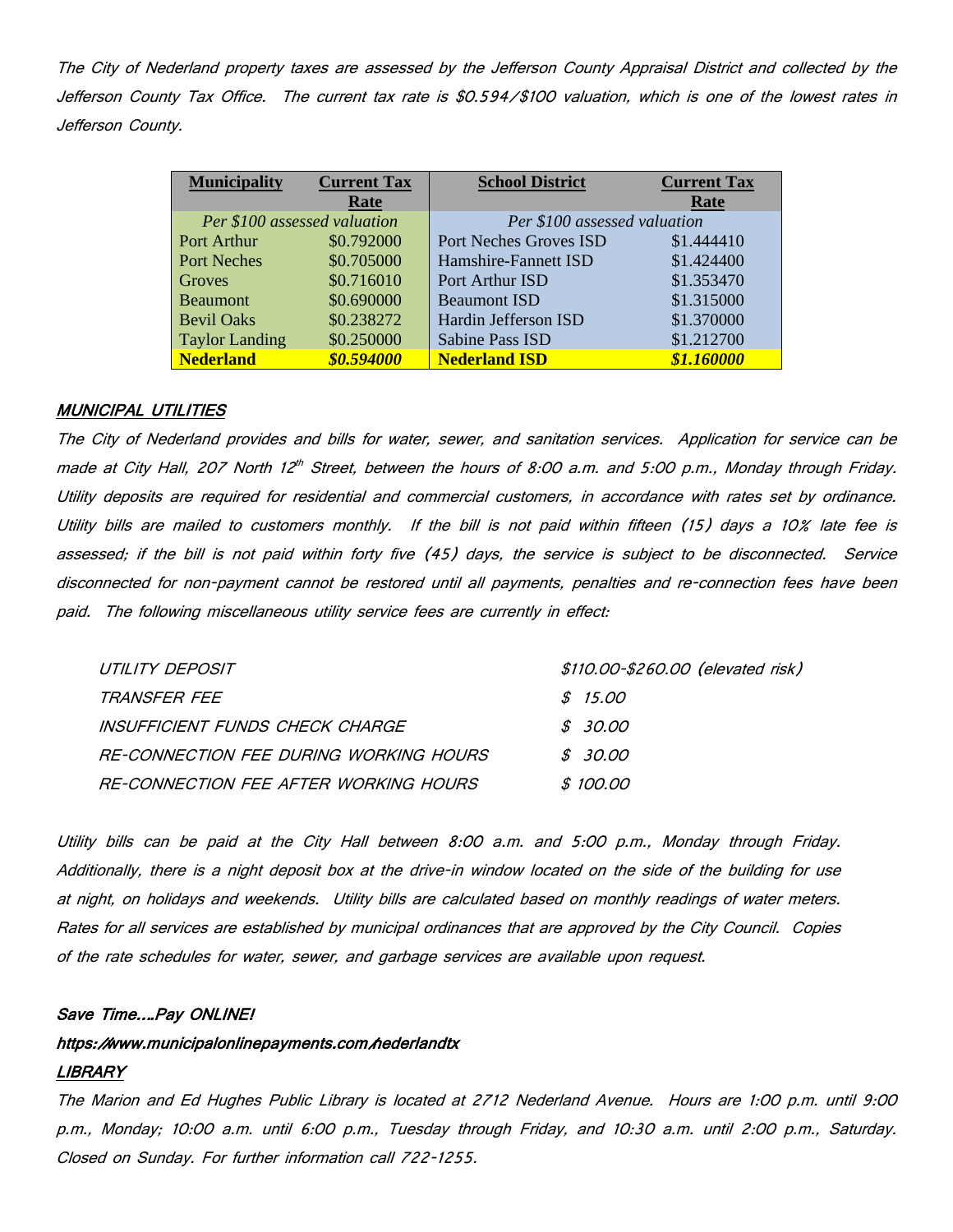## ANIMAL CONTROL

The City requires all dogs to be under physical restraint at all times and vaccinations be kept current. The City has started a Spay & Neuter financial assistance program; funding is made available in the Spring. To report stray animals, call the Animal Control Officer at 723-1541.

## **SOLICITING**

Permits are required to solicit residences within the corporate limits and may be obtained in the Office of the City Clerk. Permits are \$10.00 and expire one year after purchase. Contact the City Clerk at 723-1505.

## **SANITATION**

The City provides once a week curbside collection of residential garbage. All garbage must be placed in containers provided by the City and be placed at street side by 7:00 a.m. on the morning of pick up and must be removed by nightfall of the same day. These containers are for household garbage only. Heavy trash, yard-waste and hazardous materials must not be placed in the containers.

The City provides pickup of yard waste (leaves, grass clippings, limbs, etc.) and trash twice a month. Leaves and grass clippings must be in plastic bags. Yard waste and trash are to be placed directly in front of residence where generated, and must be out of any street or drainage structures. Yard waste must be separate from any other heavy trash. Trash is limited to 4 cubic yards per pickup. For information regarding monthly collection schedules, contact Public Works at 723-1541. The City also provides for pick up of appliances on a work order basis. In order to schedule the collection of an appliance, call Public Works at 723-1541. Appliances shall be placed directly in front of residence where generated, out of any street or drainage facility and separate from other trash. All necessary safety measures should be adhered to when placing appliances for pick up. A recycling drop-off center is located at Nederland Service Center, 515 Hardy.

#### CITY OF NEDERLAND WASTE COLLECTION INSTRUCTIONS

The City of Nederland would like to take this opportunity to provide you with information concerning solid waste collection. The State of Texas has passed laws and issued regulations which pertain to the control of landfills and the disposal of solid waste. The City wishes to make you aware of the types of trash that we may pick up and the methods which must be utilized to collect these items.

#### **TRASH COLLECTION**

The City will pick up four (4) cubic yards of trash during each collection cycle. Trash and yard waste are collected during the weeks of the  $1^{\text{st}}$  &  $3^{\text{rd}}$  Monday of each month for residents living south of Nederland Avenue and the weeks of the 2<sup>nd</sup> & 4<sup>th</sup> Monday of each month for residents living north of Nederland Avenue. All trash must be placed at the street by 7:00 a.m. on Monday.

Each of the following items must be placed in SEPARATE piles in front of the address generating the trash:

- Tree limbs stacked neatly and no longer than 6 feet in length
- Building materials and demolition debris
- White goods (appliances such as water heaters, washing machines, etc.)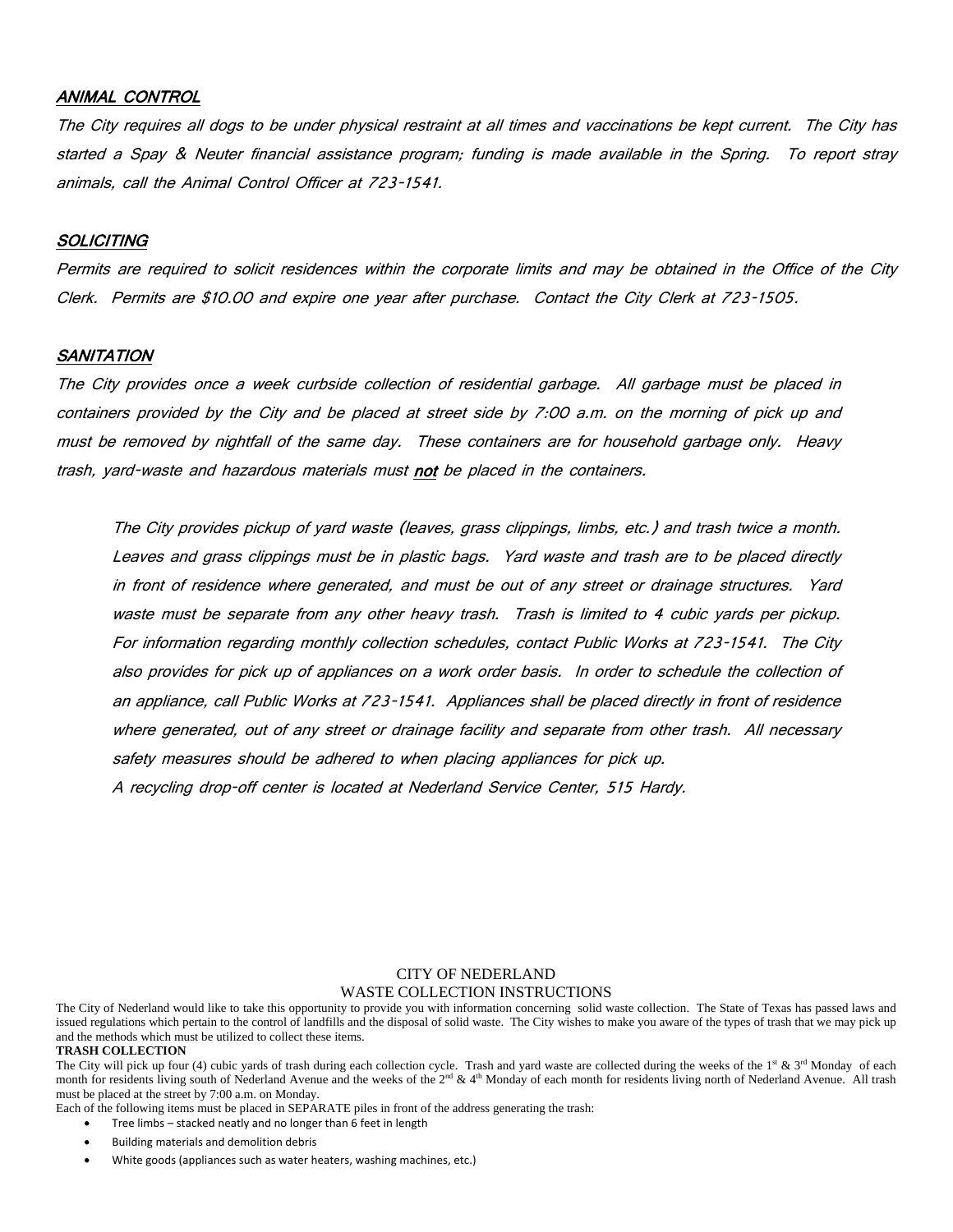Leaves, grass clippings, small twigs, etc. must be in trash bags

Do not place trash under or near electric, telephone, or cable television wires. This presents a dangerous situation for City employees and the trash will not be collected until it has been moved to a safer location. Also, City ordinances prohibit the placement of trash in drainage ditches

A red tag will be placed on trash piles which are not property set out and this debris will NOT be collected until properly placed and/or separated. Failure to comply with these requirements could result in a two week delay in removal.

#### **TRIMMING OR CUTTING DOWN TREES**

If you trim or cut down a tree, the City will pick up the limbs if stacked and placed near the street within the four (4) cubic yard limit. **However, if a contractor is hired to trim or cut down a tree, the contractor will be responsible for disposal.** City ordinances require that all tree trimmers be bonded with the City. Additionally, tree trimmers are required to obtain a permit prior to cutting or removing a tree; there is no fee for this permit.

#### **DEMOLITION AND REMODELING**

If you demolish a building, the City will make a **one-time** pick up of four (4) cubic yards. If a contractor is hired to demolish your structure, the contractor will be responsible for disposal of all material. This policy also applies to the remodeling of a building. If a building has been burned, only furniture will be picked up by the City; the City will not collect burned debris. Contractors/building owners shall be responsible for the transporting and disposal of all new construction debris. **\*UNDEVELOPED/VACANT PROPERTY\***

#### **According to the City of Nederland Code of Ordinances. Sec 106.29 (b)Miscellaneous trash and/or debris from empty (undeveloped or vacant) property must be hauled off by the owner or developer at their expense.**

#### **RECYCLING**

The City, in association with Waste Management provides a drop off area for certain recyclable materials. The items collected are: Aluminum cans, Tin Cans, Paper, Cardboard, Newspaper, Shredded Paper, Mixed Paper and Plastics #1 - #7. Recycling containers are located at the corner of 27<sup>th</sup> Street and Nederland Avenue on the Market Basket parking lot.

#### **ITEMS NOT PICKED UP BY THE CITY**

- Paint cans with large amounts of paint. -- Dry cans without lids may be placed in your regular garbage; cans with only a small amount of paint should have cat litter added in order to dry the paint.
- Oil & oil filters—May be taken to participating automotive repair stores for disposal if from individuals and in a reasonable quantity
- Tires-Must be taken to participating tire stores (it is suggested that you contact the store before taking any tires)
- Broken concrete or concrete products—Contact the City Solid Waste Department at 723-1541 for disposal instructions.
- Scrap Iron—Contact the City Solid Waste Department at 723-1541 for disposal instructions
- Drums larger than 5 gallons—Citizens must make their own arrangements for disposal.
- Automotive Batteries—May be taken to participating stores which sell batteries (it is suggested that you contact the store before taking any batteries)
- **Medical Waste**
- Hazardous Waste

#### **HAZARDOUS WASTE**

The Southeast Texas Regional Planning Commission sponsors **Hazardous Waste Disposal Events** at least once a year. Area residents can go to a designated area to drop off household hazardous wastes and materials. You may contact the SETRPC at (409) 899-8444) for information regarding dates and locations of these events; or visit their website: **WWW.Setrpc.org** 

#### **GARBAGE COLLECTION**

Garbage is collected once per week in containers provided by the City. For an additional fee, residents may obtain a second container. **Containers must be at the curb by 7:00 a.m.** The opening of the can should be facing the street. Do not place construction materials, large metal objects, etc. in containers.

#### **LANDFILL**

The City of Nederland uses the Republic Services Landfill located in Beaumont. Go west on Highway 365, turn right on LaBelle Road and go approximately 5 miles to the landfill entrance. Charges for disposal are based on the type and quantity of trash. For directions and cost information you may call the landfill at 842-5091.

The CITY OF NEDERLAND appreciates your cooperation in this matter as we attempt to comply with the rules and regulations mandated by the State and Federal governments. Should you have any questions, please contact the Solid Waste Department at 723-1541 between the hours of 7 am – 3:30 pm Monday thru Friday.

## PARKS AND RECREATION

Major recreational facilities include:

Doornbos Park located at 2301 Avenue H Swimming Pool: Memorial Day to Labor Day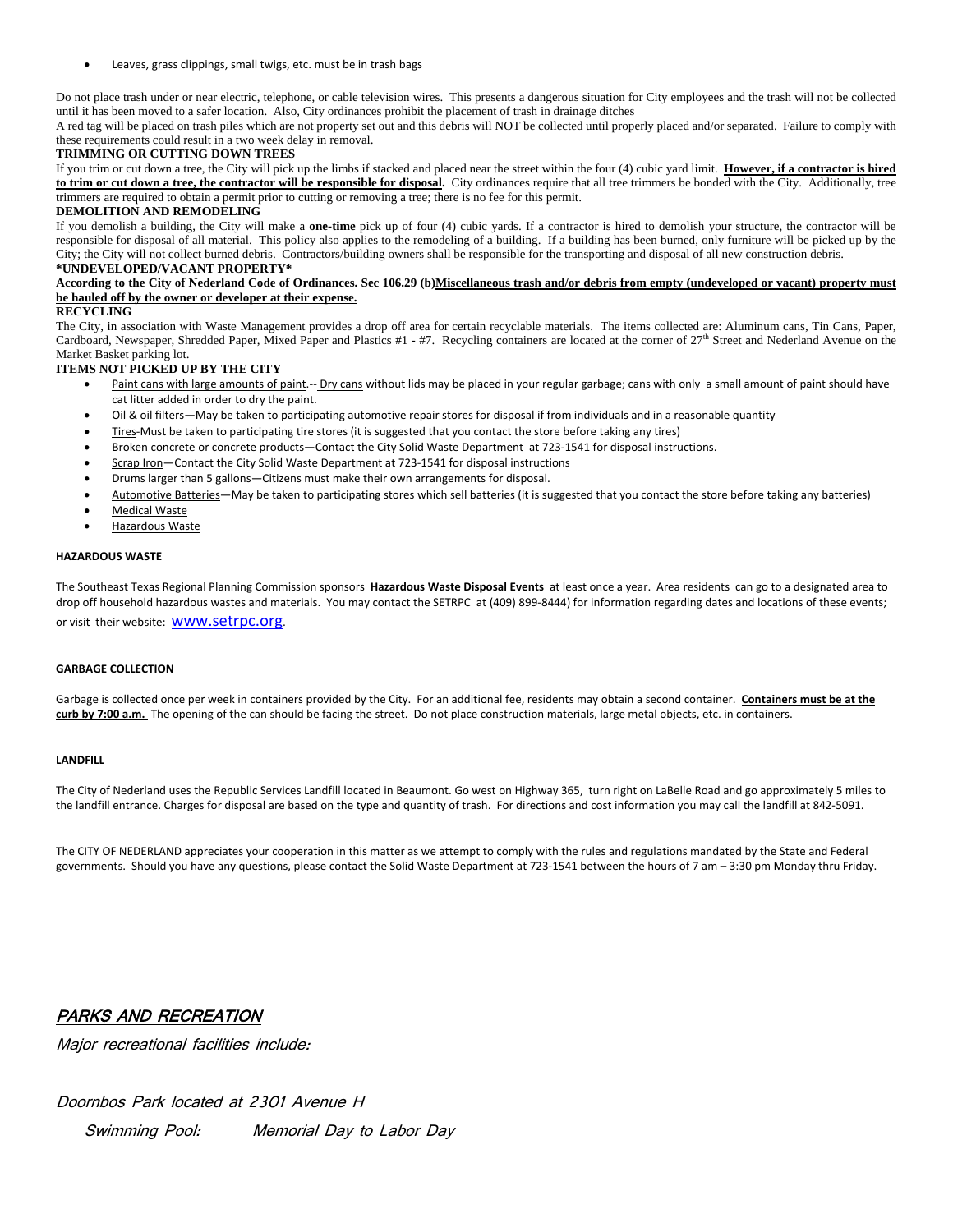June – August: Tuesday - Saturday, 12:30 p.m. to 4:30 p.m.

Sunday, 1:00 p.m. to 5:00 p.m.

|  | Family Night - Thursday 6:00 p.m. to 8:30 p.m. Closed on Mondays |  |  |  |  |  |  |  |  |  |
|--|------------------------------------------------------------------|--|--|--|--|--|--|--|--|--|
|--|------------------------------------------------------------------|--|--|--|--|--|--|--|--|--|

| AGE                    | <i><b>RESIDENT</b></i>    | <b>NON-RESIDENT</b> |
|------------------------|---------------------------|---------------------|
| 49 inches tall and up  | \$4.00                    | \$10.00             |
| 41-48 inches tall      | \$2.00                    | \$7.00              |
| Under 41 inches tall   | Free with Adult Admission | \$3.00              |
| Senior Citizen (55+)   | Free                      | \$3.00              |
| Adult with Military ID | Free                      | \$1.00              |

Private Party Rental Available: Special Events throughout the season. Season Passes. Call 724-0773 for further information

Recreation Building: Gymnasium, racquetball courts, game room and classrooms Proof of residency required. 10:00 a.m. - 8:00 p.m., Monday through Thursday 10:00 a.m. - 5:00 p.m., Fridays 11:00 a.m. - 5:00 p.m., Saturdays Closed Sunday For further information and fee rates call 724-0773.

Park Grounds: Four lighted tennis courts, one unlighted softball field; two sand volleyball courts, open fields for soccer, football, etc., two horseshoe pits, playground with handicap accessible features, shelters with picnic tables, large man-made pond, pavilion, and gazebos.

- Neighborhood Parks: Carl "Cropo" LeBlanc Park, 900 Boston Avenue South 5th Street Park, 400 South 5th Street Tex Ritter Park, 1500 Boston Avenue Windmill Museum and French House Museum, 1500 Boston Avenue Rienstra Park, 800 Helena Avenue Veterans' Park, 201 N. 12<sup>th</sup> Street
- Heritage Pavilion: 1523 Boston Avenue. \$100 rental fee plus \$100.00 refundable deposit required for rental. For further information call 724-2269.

## MUNICIPAL COURT

The Municipal Court is located at 1400 Boston Avenue in the Police Station. The Court serves as a judicial branch of the City and handles all Class "C" misdemeanors. These include traffic and parking violations, simple assault, theft under \$100.00, public intoxication, violations of municipal ordinances and animal-at-large cases. Conviction is punishable by fine only.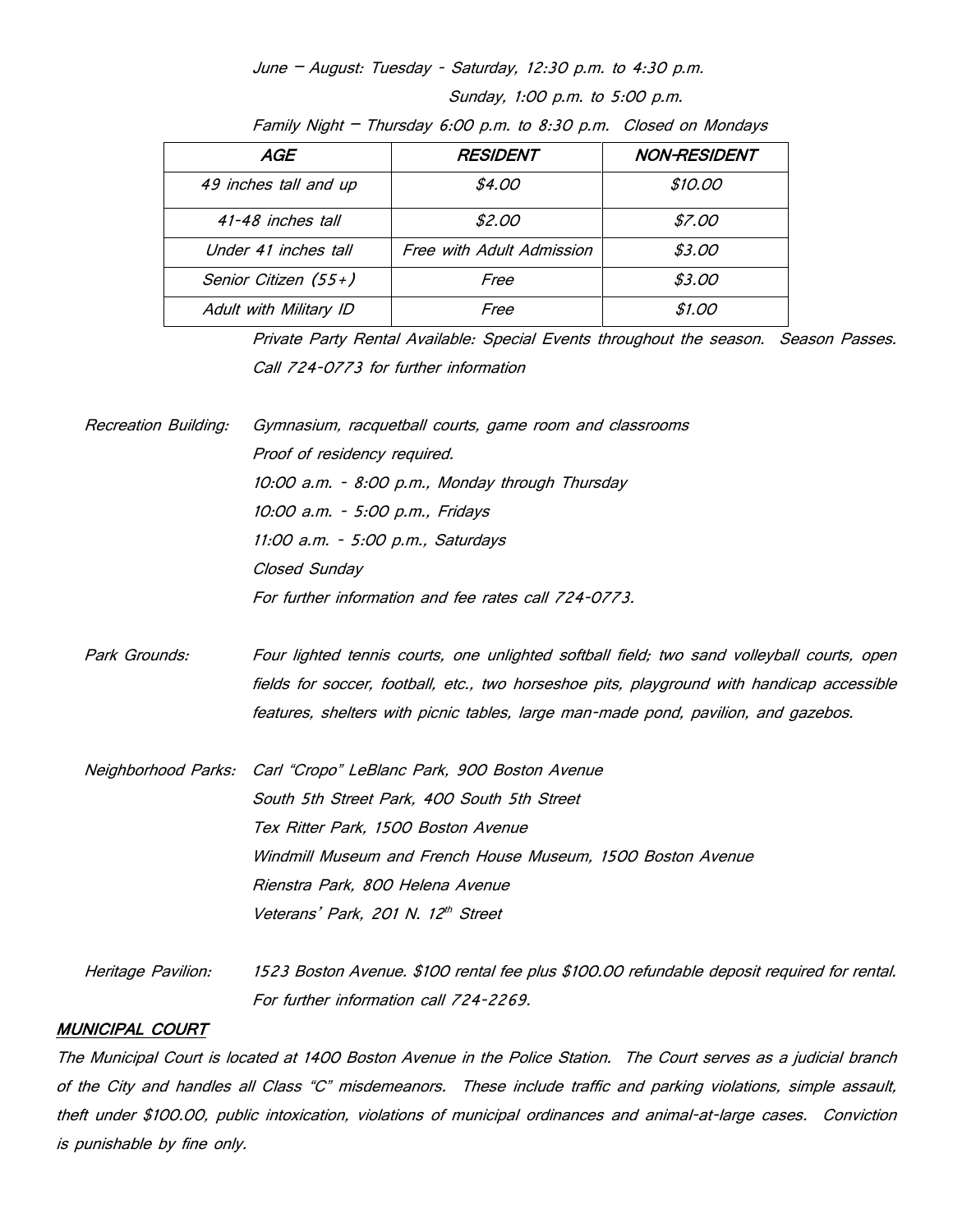## LAND USE

There are various zoning restrictions within the corporate limits of Nederland. In accordance with the subdivision ordinance, all subdivisions of land must be approved by the City. Additional information may be obtained from the Building Official at 723-1508.

## BUILDING PERMITS

Permits can be obtained at the D. Bob Henson Building located at 1903 Atlanta Avenue. Building permits are required for all construction within the corporate limits. Within the City of Nederland, inspections are required and performed following the adopted International Building Code, Plumbing Code, Mechanical Code and Property Maintenance Code and their various revisions found in the City's Code of Ordinances. The City has also adopted the National Electrical Code. All general contractors are required to be bonded with the City on forms issued by the City. All plumbing, mechanical and electrical contractors are required to have current and on file with the city their liability insurance in the amount required by the State of Texas. All contractors working within the city limits are required to remove and haul off all debris stemming from their corresponding job. Additional information may be obtained by calling the Inspection Department at 409-723-1502.

#### CODE ENFORCMENT

Minimum property maintenance standards are required for all property within the City of Nederland. These standards are found in the City adopted International Property Maintenance Code and its various revisions found in the City of Nederland Code of Ordinances. The Code Enforcement Office can be reached at 409.723.1594.

## SOCIAL MEDIA

The City is on Facebook ("The City of Nederland, Texas"). Information is shared regarding City news, projects, events, etc. with citizens able to communicate directly with the City Manager's Office. In addition, the Library, Police, Animal Control and Parks departments maintain a Facebook presence.

|                                  |          |                           | <b>IMPORTANT TELEPHONE NUMBERS</b> |          |
|----------------------------------|----------|---------------------------|------------------------------------|----------|
| <b>EMERGENCIES:</b>              |          |                           | CITY OFFICES:                      |          |
| <b>Nederland Fire Department</b> |          | 911                       | Mayor                              | 723-1514 |
| Nederland Police Department      |          | 911                       | City Manager                       | 723-1504 |
| Jefferson County Sheriff Dept.   |          | 835-8411                  | Director of Finance                | 723-1509 |
| Texas Dept. of Public Safety     |          | 898-0770                  | Personnel                          | 723-1501 |
| Crime Stoppers                   |          | 723-1525                  | City Clerk                         | 723-1505 |
| Game Warden                      |          | 892-8666                  | <b>Utility Supervisor</b>          | 723-1507 |
|                                  |          |                           | Utility Billing Information        | 723-1512 |
| POLICE DEPARTMENT:               |          |                           | <b>Building Official</b>           | 723-1508 |
| Chief of Police                  |          | 723-1525                  | Permits - Building, Electrical     |          |
| Non-Emergency Number             |          | 723-1518                  | Mechanical, Plumbing               | 723-1502 |
| Central Dispatch                 |          | 723-1516                  |                                    |          |
| Municipal Court                  |          | 723-1526                  |                                    |          |
| FIRE DEPARTMENT:                 |          |                           | RECREATIONAL FACILITIES:           |          |
| Fire Chief                       | 723-1529 | City Parks Information    |                                    | 724-0773 |
| Non-Emergency Number             | 723-1531 | <b>City Swimming Pool</b> |                                    | 724-1351 |
| To Report Health and Safety      |          |                           |                                    |          |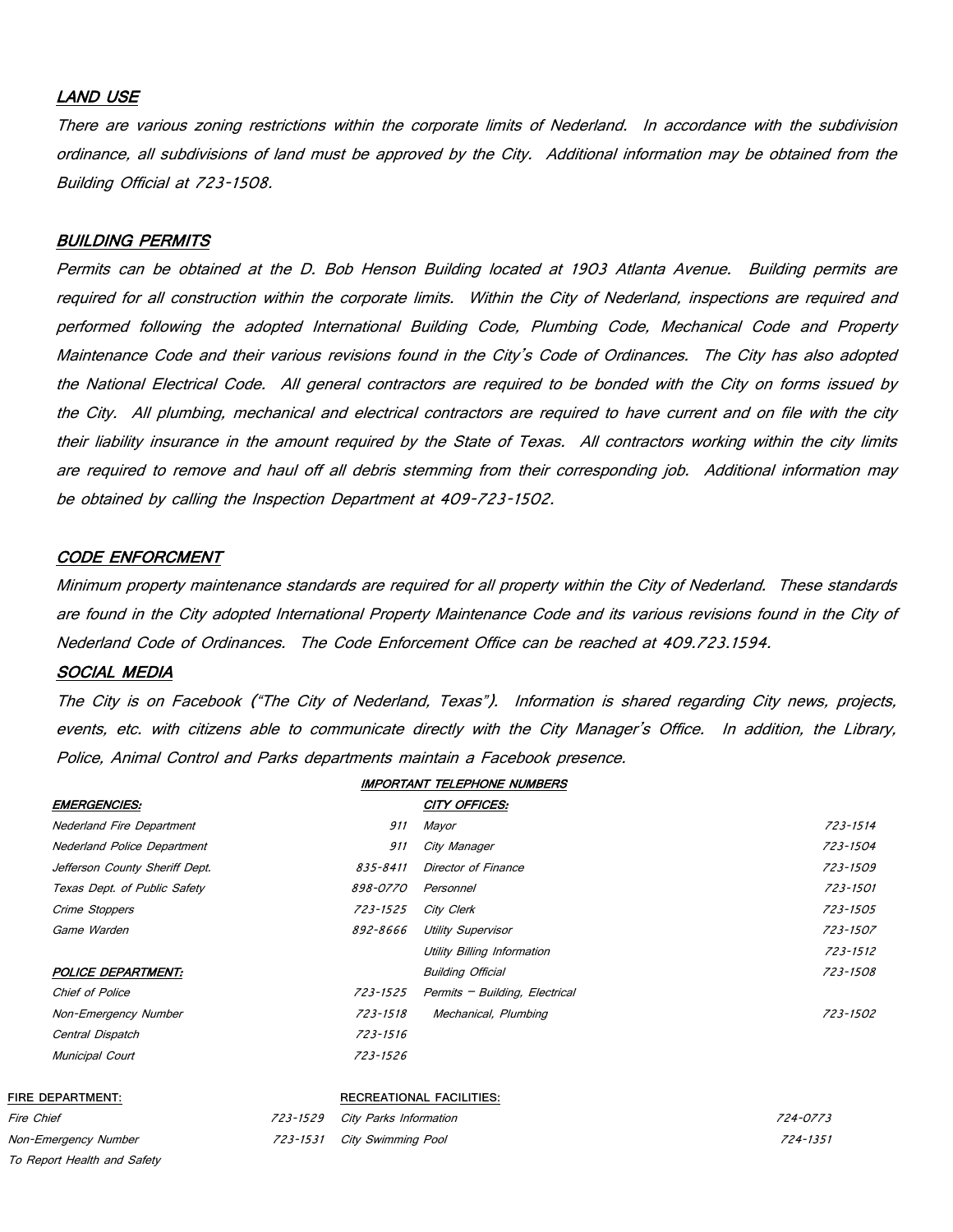| <b>Issues on Private Property</b> | 723-1535 | <b>ELECTRICITY OUTAGES:</b>         |          |                |
|-----------------------------------|----------|-------------------------------------|----------|----------------|
|                                   |          | Entergy/GSU                         |          | 1-800-987-1302 |
| PUBLIC WORKS:                     |          | <b>GAS LEAKS:</b>                   |          |                |
| Director of Public Works          | 723-1565 | Texas Gas Service                   |          | 1-800-959-5325 |
| Water/Wastewater Supervisor       | 723-1542 |                                     |          |                |
| Street/Sanitation Supervisor      | 723-1542 | <b>LIBRARY:</b>                     |          |                |
| Animal Control                    | 723-1541 | Marion and Ed Hughes Public Library | 722-1255 |                |
| MATED MAIN LEAKS/SEMED STOD HDS.  |          |                                     |          |                |

#### **WATER MAIN LEAKS/SEWER STOP-UPS:**

| 7:00 a.m. - 3:30 p.m. | 723-1541 |
|-----------------------|----------|
| After Hours           | 723-1540 |

#### **FREQUENTLY CALLED NUMBERS**

| Chamber of Commerce                 | 722-0279    | Jefferson Co. Tax Office              | 835-8516 |
|-------------------------------------|-------------|---------------------------------------|----------|
| Post Office                         | 800-275-777 | Senior Citizens Center                | 727-5230 |
| Nederland Heritage Festival         | 724-2269    | Nederland Independent School District | 724-2391 |
| Voter Registration                  | 835-8683    | Jack Brooks Regional Airport          | 722-7599 |
| <b>Attorney General Office</b>      | 724-1547    |                                       |          |
| Jefferson County Appraisal District | 840-9444    |                                       |          |

#### **OTHER UTILITIES SERVING NEDERLAND**

| <i>SBC Texas</i>             | 1-800-464-7928           |
|------------------------------|--------------------------|
| Entergy/GSU Electric Company | 1-866-446-6587           |
| Texas Gas Service            | 1-800-700-2443           |
| Time Warner Cable            | 1-888-TWCABLE (892-2253) |

## COMMUNITY EVENTS

The City of Nederland and other local organizations offer a number of community events during the year:

- HOOKED ON FISHING, NOT ON DRUGS (February) organized by the Nederland Rotary Club, a fishing derby is held at Doornbos Park; there is no fee for participation
- TRASH BASH (March) organized by the Parks Department, a city-wide clean-up and beautification event is held
- NEDERLAND HERITAGE FESTIVAL (March) organized by the Nederland Heritage Festival board, this annual festival on Boston Avenue includes a week-long carnival, parade, craft market, food vendors, etc.
- MEMORIAL DAY TRIBUTE (May) and VETERANS DAY CEREMONY (November) organized by the Parks Department, ceremonies are held at Nederland Veterans Park to honor our veterans
- $4<sup>th</sup>$  OF JULY FIREWORKS SHOW (July) organized by the Parks Department, a fireworks show is held at Doornbos Park; in addition, food vendors, games, activities for the youth, etc. are provided
- NATIONAL NIGHT OUT (October) organized by the Parks, Police and Fire departments, the event is held on Boston Avenue to foster rapport between the community and public safety; there is no fee to participate